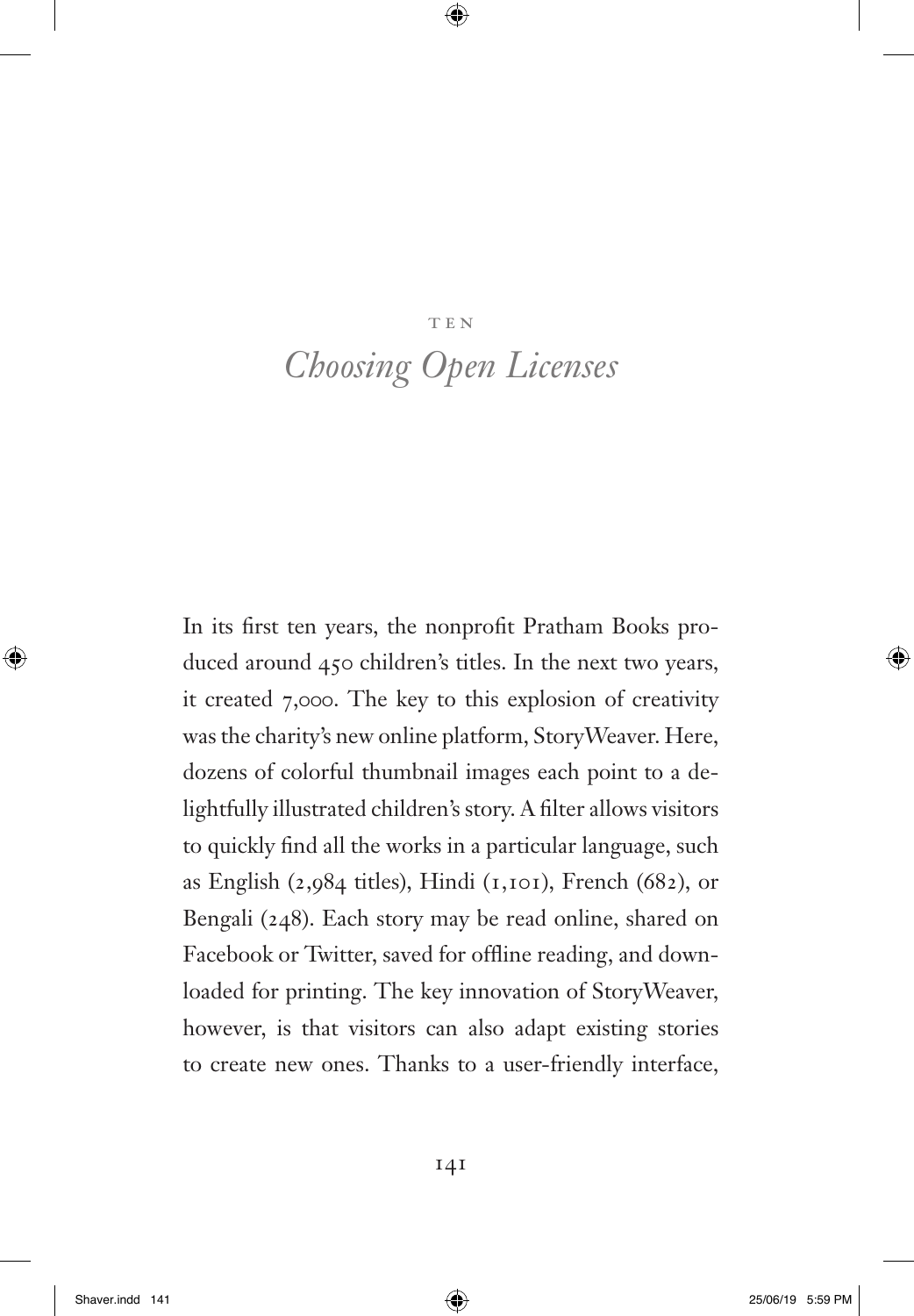anyone who can browse the web and edit slides can create a beautifully illustrated children's story, with no artistic talent required. Native English speakers can easily "relevel" an advanced story for younger readers by simplifying the text. Bilingual visitors can translate stories into a new language. The truly ambitious can create an entirely new story, drawing on a bank of more than ten thousand child-friendly illustrations.

This adaptability is the secret to the recent explosion in productivity. Originally, Pratham Books relied on the efforts of hired authors, illustrators, and translators. StoryWeaver is premised on the observation that large numbers of people each dedicating a little free time can often do a job more efficiently than full-time staff. Wikipedia became the world's largest encyclopedia and YouTube became the second-most visited website in the world by enabling what Yochai Benkler's *The Wealth of Networks* identifies as "peer production." Peer production began among software engineers, but has grown into a significant model of creative production in the era of social media. These collaborative platforms provide an outlet for individual creativity, technological tools to make the production process simple, and the psychic motivation of being able to reach a vast audience.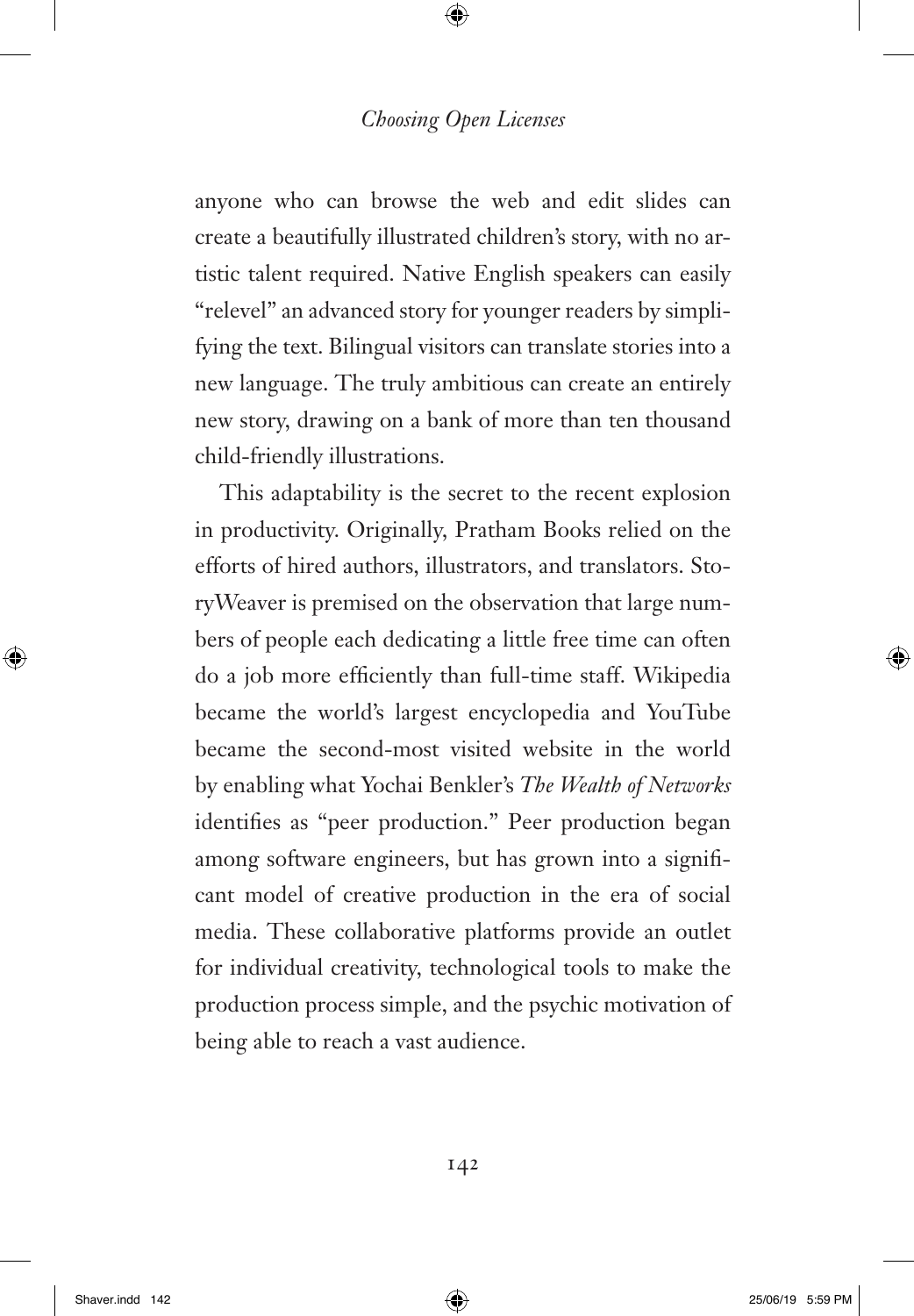#### Creative Commons

StoryWeaver's openness to follow-on creativity is made possible by Creative Commons licenses. Copyright law establishes that every recorded work of art, music, or writing is automatically protected for the lifetime of the creator plus an additional fifty years. During this time, no one may copy, translate, or build upon that work without the explicit permission of the copyright holder, unless a statutory exception applies. Creators who actually *want* to see their work shared, translated, or built upon, however, can give back some of these exclusive rights by attaching a Creative Commons license. This lets others know that they have the author's advance permission to do certain types of things with the work. Ownership of the copyright stays in the name of the author; the Creative Commons license operates like a rider or addendum.

Creative Commons licenses are an outgrowth of the open-source software movement. Historically, most software was free for copying, sharing, and building upon. This changed in the 1970s and 1980s as software became included under copyright law. Some computer programmers disliked the shift. The new proprietary approach made it harder for them to get their hands on code that they could use, explore, and adapt to new purposes. Richard Stallman and Linus Torvalds were leaders in the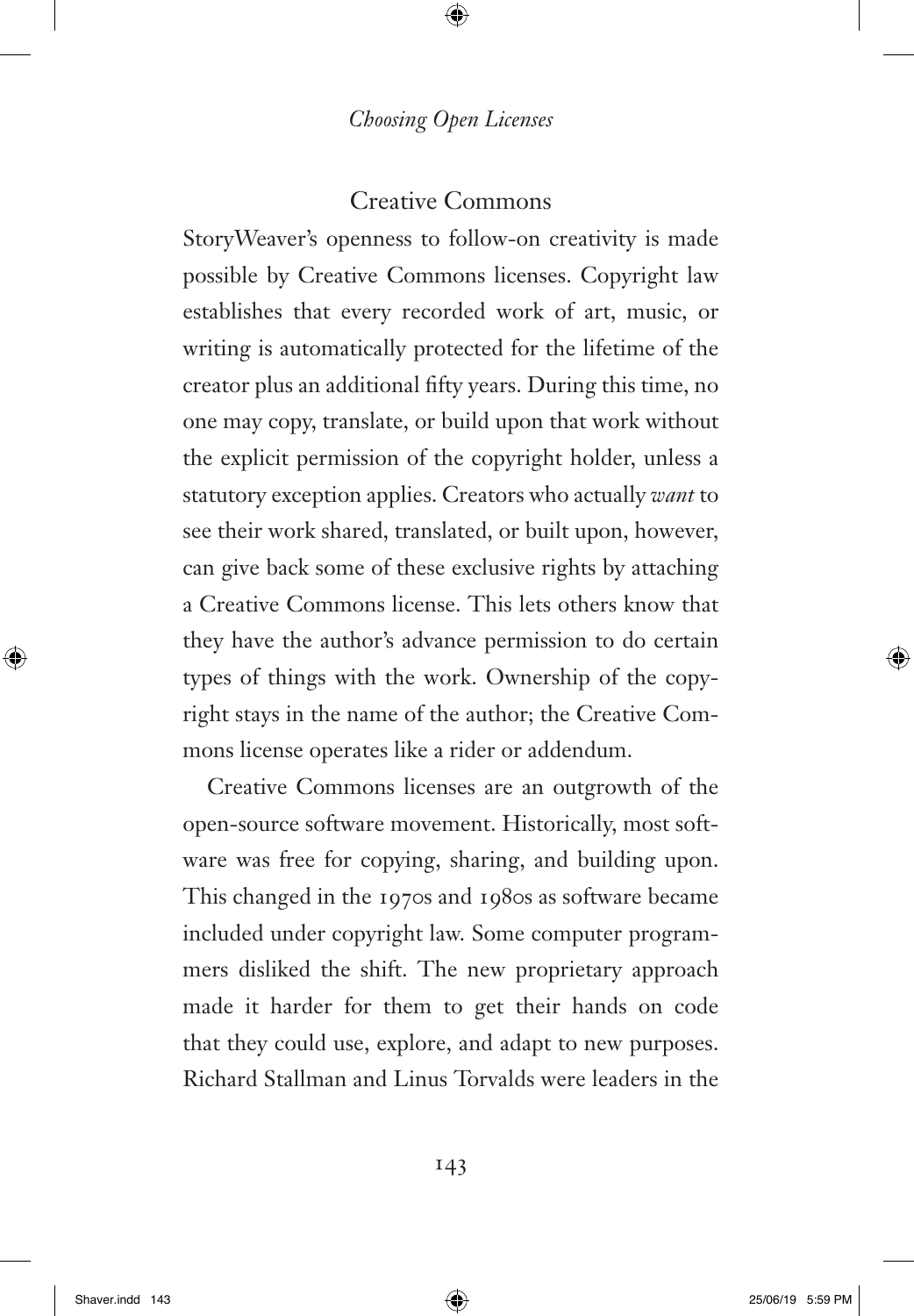effort to recover the original approach. Gradually, opensource software advocates agreed on standard licensing terms to ensure the openness and interoperability of the code they produced. Today, open-source and proprietary software both play important roles in the computer industry.

In the late 1990s and early 2000s, others began to adapt the idea of open licensing beyond software. The Open Content License was created in 1998 to enable sharing of text, music, and art. Wikipedia launched in 2001, built around a GNU Free Documentation License, to ensure that its articles could be freely edited. In 2005, the Hewlett Foundation gave Larry Lessig and collaborators at Stanford Law School a grant of \$1 million to develop an even more robust set of open content licenses. These Creative Commons licenses are now the leading standard in open licensing.

What began as a small movement of people who believed in sharing has grown into a significant force. Open licensing has become standard in many academic disciplines, from physics to medicine. Services such as Flickr and Google now allow users to search specifically for openly licensed photographs and video. By 2016, authors, musicians, and other creative types had used Creative Commons licenses to share more than 1.2 *billion* creations.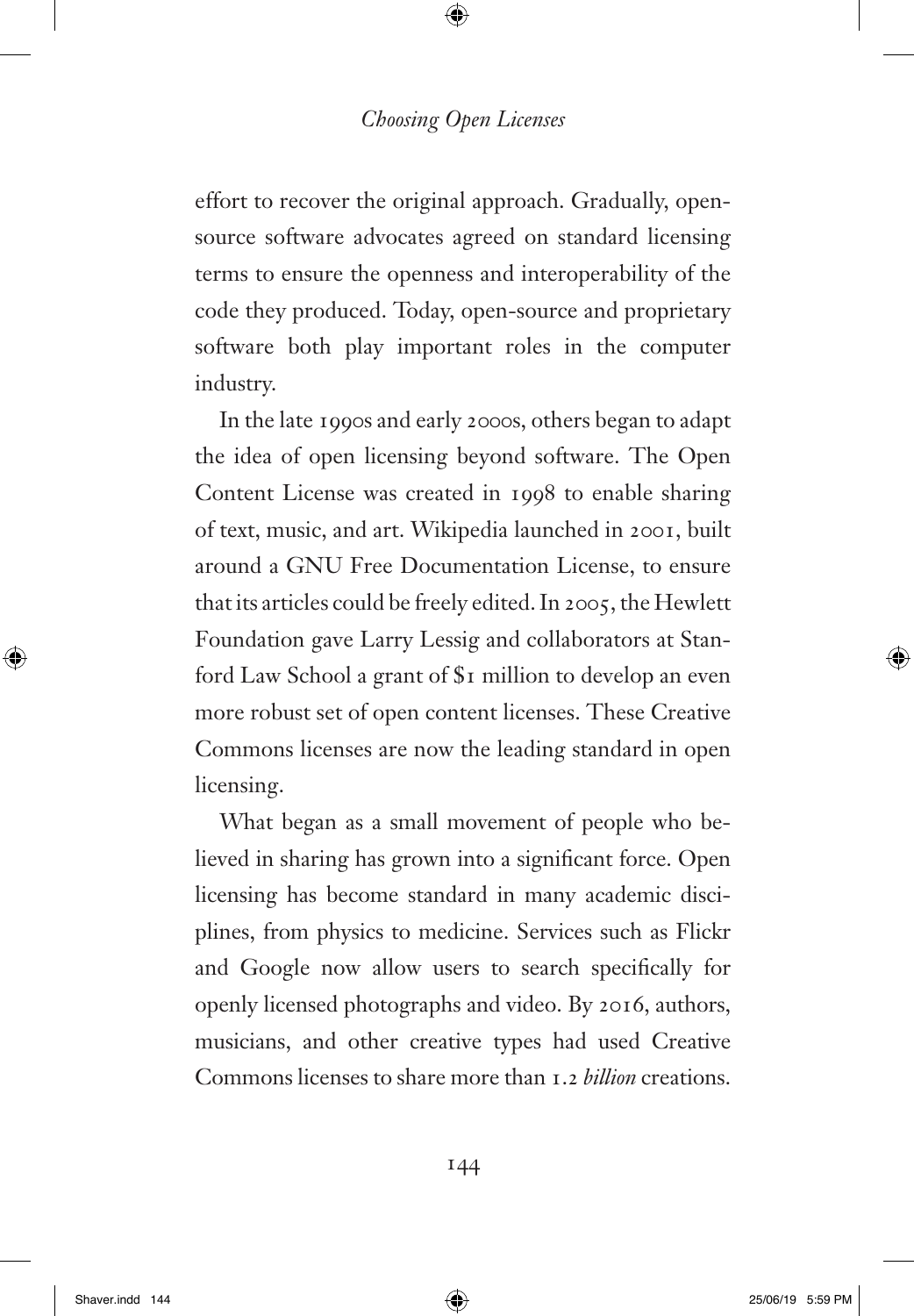Open licensing is particularly ideal for creators more interested in exposure than earnings.

### Open Translation

About ten years ago, SooHyun Pae was preparing for a career as a translator between Korean (her native language) and English. Then she discovered the Creative Commons movement. "It helped me a lot, understanding translation as a creative work itself." Under copyright law, a translation into another language is considered a "derivative work," which can only be done with the explicit permission of the original author. "Translation is a derivative work of another creative work," Pae acknowledges, "but I felt, and I still feel, that translation is itself the creative work of a translator."

As a full-time creator of new works out of old ones, Pae easily recognized the power of Creative Commons licenses. "If you allow more derivative works to be created, it helps to enrich the culture in many different languages." Creative Commons licenses acknowledge the work of the original author; they also "appreciate peoples' efforts and interest in making use of creative works to create another creative work," in Pae's words. Pae also saw open translation as offering an important opportunity to promote cross-cultural understanding. "When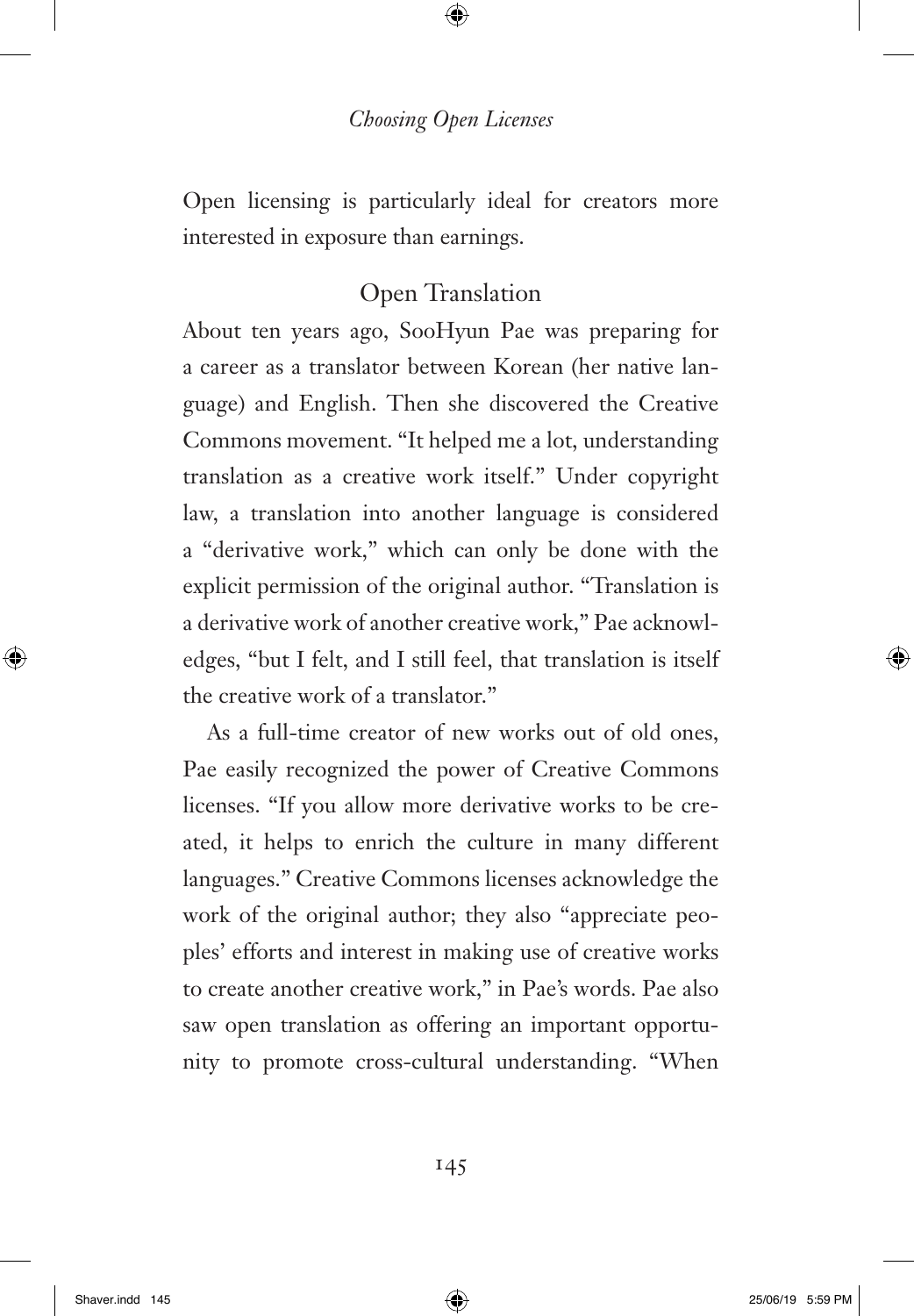you translate something, it's not just using different language to deliver the same message to a different audience. It's about connecting two different cultures and interacting with people from other cultures, trying to understand other cultures."

Today, Pae is a leader in South Korea's Creative Commons community. Her current projects include advising a nonprofit that translates foreign children's books to increase Korean children's exposure to other cultures, as well as translating texts about open licensing and free culture into Korean. Pae articulates the broader philosophical foundations behind the free culture movement. "When I first joined this movement, I was into this concept of giving access to information and creativity to everyone." This can indeed be an important function of Creative Commons licensing. "But nowadays," Pae continues, "I feel it's more about giving everyone the opportunity to engage and participate." Not just as a reader or consumer, Pae emphasizes, but truly enabling everyone to take on a creative role. That more active vision of creativity is also a more inclusive one. "We can use Creative Commons licenses to create more materials in diverse languages," Pae says; "I think this could be a huge help."

Organizations focused on overcoming language barriers to reading have enthusiastically embraced open licensing.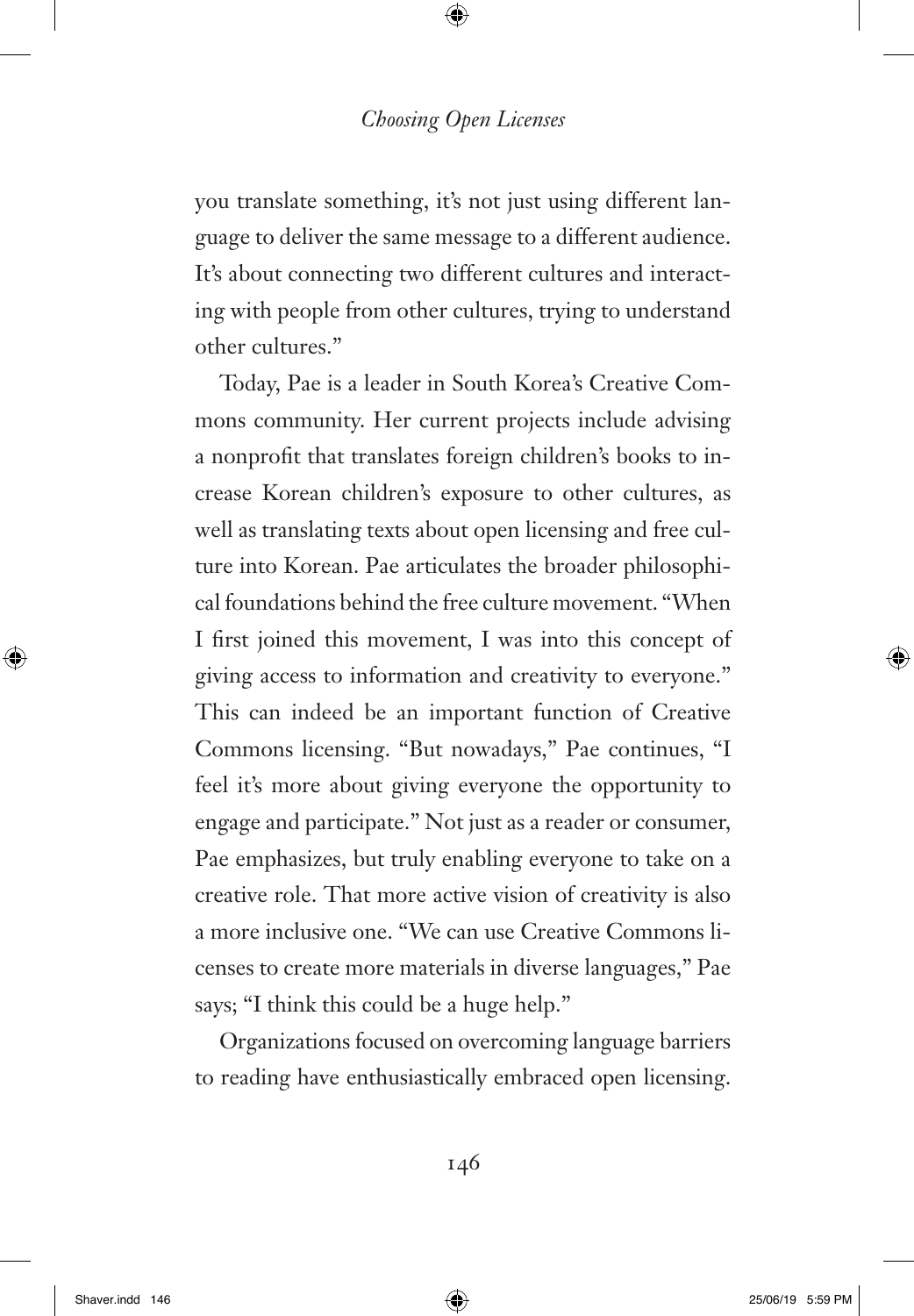Both Pratham Books and the African Storybook Project publish everything they create on Creative Commons licenses. This decision enables educators across the globe to translate any of their materials into any other language. Suzanne Singh of Pratham Books offers an example: "There is a group in the extreme north of India that speak a language called Ladakhi, a hill language." Volunteers in the community converted a number of Pratham Books titles into Ladakhi to use in their schools. This unanticipated use helped to advance the mission of Pratham Books, but would have been impossible for the organization to accomplish directly. "There are 20,000 people speaking the Ladakhi language," Singh points out. "That is not a viable market even for Pratham Books." While producing books in Ladakhi was not high on the agenda for Pratham Books, it was important to people in that community. All they needed was permission.

## Additional Advantages

Open-access publishing also helps social publishers address the challenge of affordability. The term "free culture" plays on a double meaning: free as in freedom (*libre),* and free as in "free of charge" (*gratis*). Books with Creative Commons licenses are free in both senses. Parents, teachers, and students may download them to any device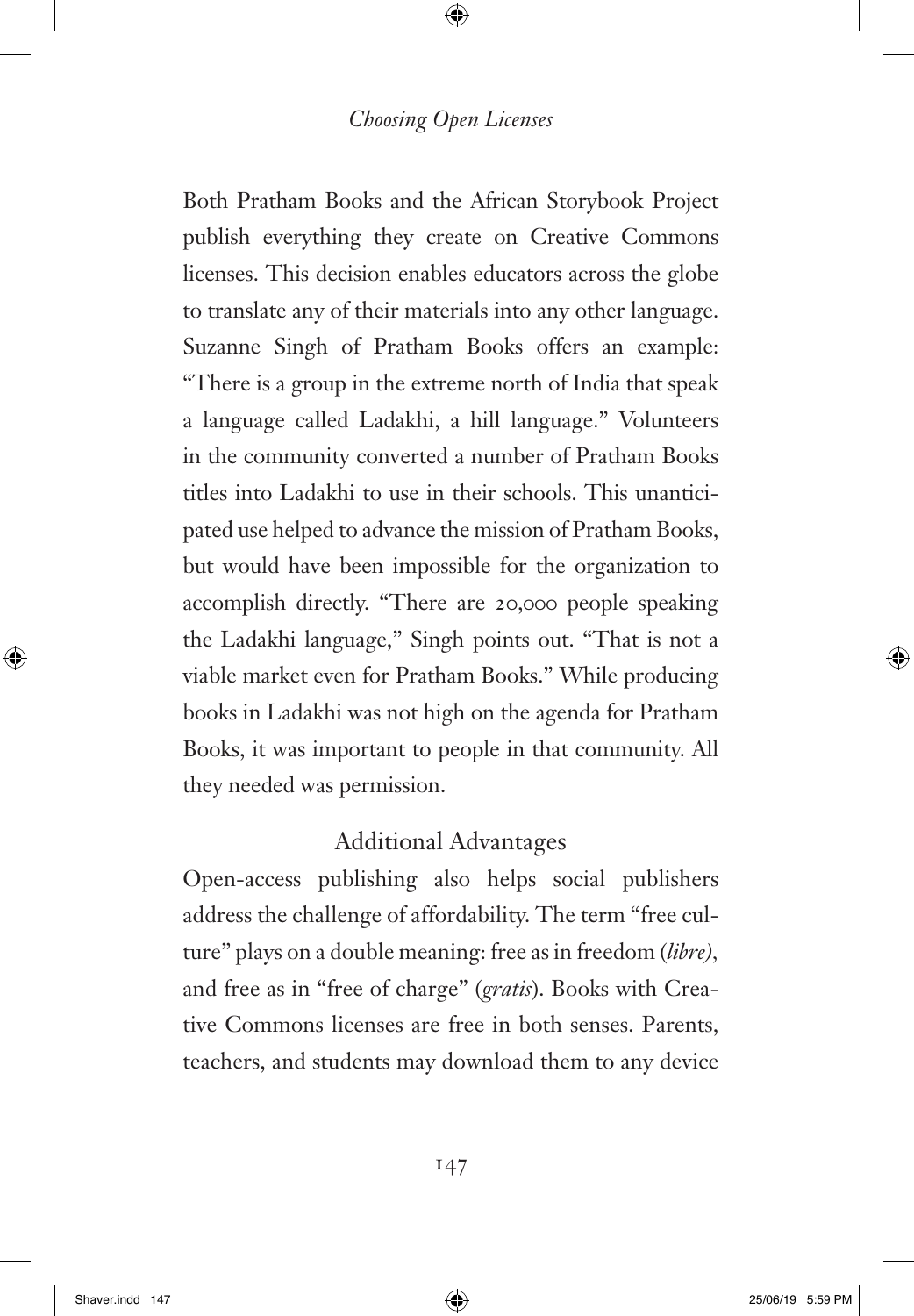without paying a fee. The license also permits local printing or photocopying, enabling an at-cost print version.

Recognizing the potential cost savings, the Hewlett Foundation has funded Creative Commons to work on a project to improve the affordability of higher education. In a recent survey, only one-third of U.S. faculty members reported that at least 90 percent of their students purchased the required textbook. Textbook cost can be a significant barrier to learning. In the United States, estimates of college textbook costs range from \$655 to \$1,300 per year. This might be one-fourth of the total cost of studying at a community college. Creative Commons now promotes the goal of a Zero Textbook Cost Degree. Both California and New York have budgeted funds to support the development of openly licensed textbooks. Faculty authors are compensated for their work through an up-front grant. Students nationally are already saving millions of dollars per year by using open textbooks.

Creative Commons licenses also facilitate adaptation into other formats. Openly licensed textbooks enable faculty members to adjust or recombine existing materials for different courses. Openly licensed stories can be recorded in audio or audiovisual formats, reformatted for blind or dyslexic students, or releveled to make advanced texts simpler for early learners. Without an open license,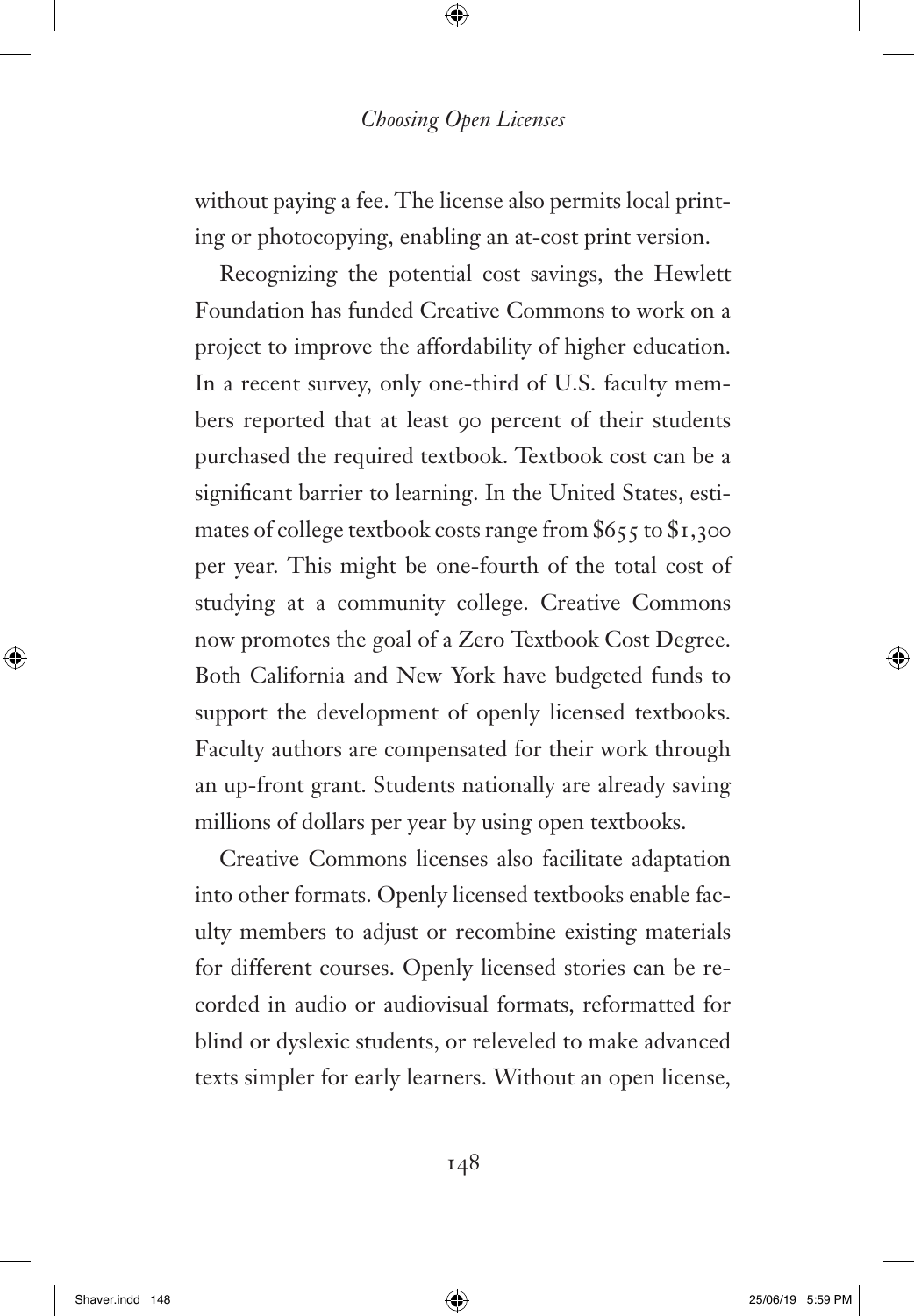educators wanting to do any of these things for their students face daunting questions. Is it fair use or not? Is it worth writing and waiting for permission? What if payment is requested that makes it no longer worthwhile? In some cases, copyright savvy or pure persistence wins out, but many other opportunities are lost.

# Choosing Among License Options

I tell my students to think of open licenses like ice cream: they come in a variety of flavors. Then I share a personal story to illustrate the point. I first began using Creative Commons licenses in 2006. I had gone for a walk across the University of Chicago campus on a beautiful September day. I happened to walk past Frank Lloyd Wright's Robie House. Having recently bought a digital camera for graduation, and I snapped several pictures of the historic building. Later, I uploaded the photos to Flickr, selecting the option to attach a Creative Commons license. Months later, I received a thank-you email; one of my photos had been used in a university publication by my alma mater. My photography skills are very amateur, but my work met their need, saving someone a long walk on a cold day.

Creative Commons licenses come with options. The creator can choose to require attribution or not, to forbid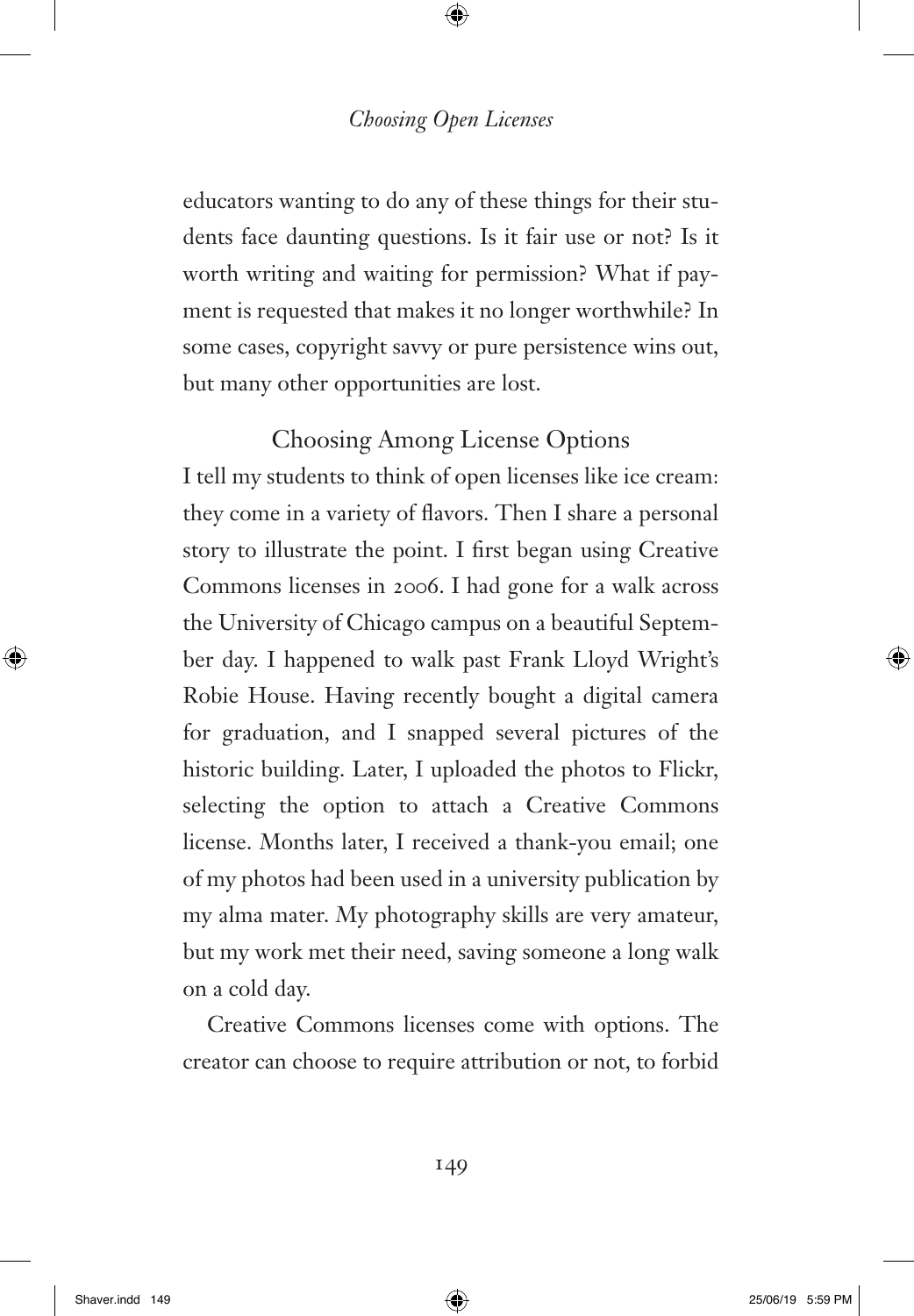changes or not, and to bar or permit commercial use. For my early Flickr experiment, I chose the Attribution Share-Alike license, abbreviated as CC-BY-SA. The terms of this license required the University of Chicago to credit me as the photographer, and to share its own resulting publication on a similar license. I had decided against the "no derivatives" restriction, because I had no objection to my photos being cropped or converted to black-andwhite. I also avoided the "no commercial use" restriction, because I would have been fine with seeing the photo appear in a commercial tourism brochure or coffee table book.

Today, Creative Commons encourages its users to choose its simplest licenses, because every restriction limits the work's potential usefulness. For example, a "no derivatives" restriction would prohibit translations or excerpts. Google Books will not carry the full text of books published with a "no commercial use" restriction. A "share alike" provision could deter a commercial publisher from making copies available in print. Creative Commons has two licenses, however, that are compatible with all of these uses. Under the elegantly simple CC-BY license, attribution to the original creator is the only requirement. When even credit is unimportant, the creator can go further, selecting a CCo license to dedicate the work to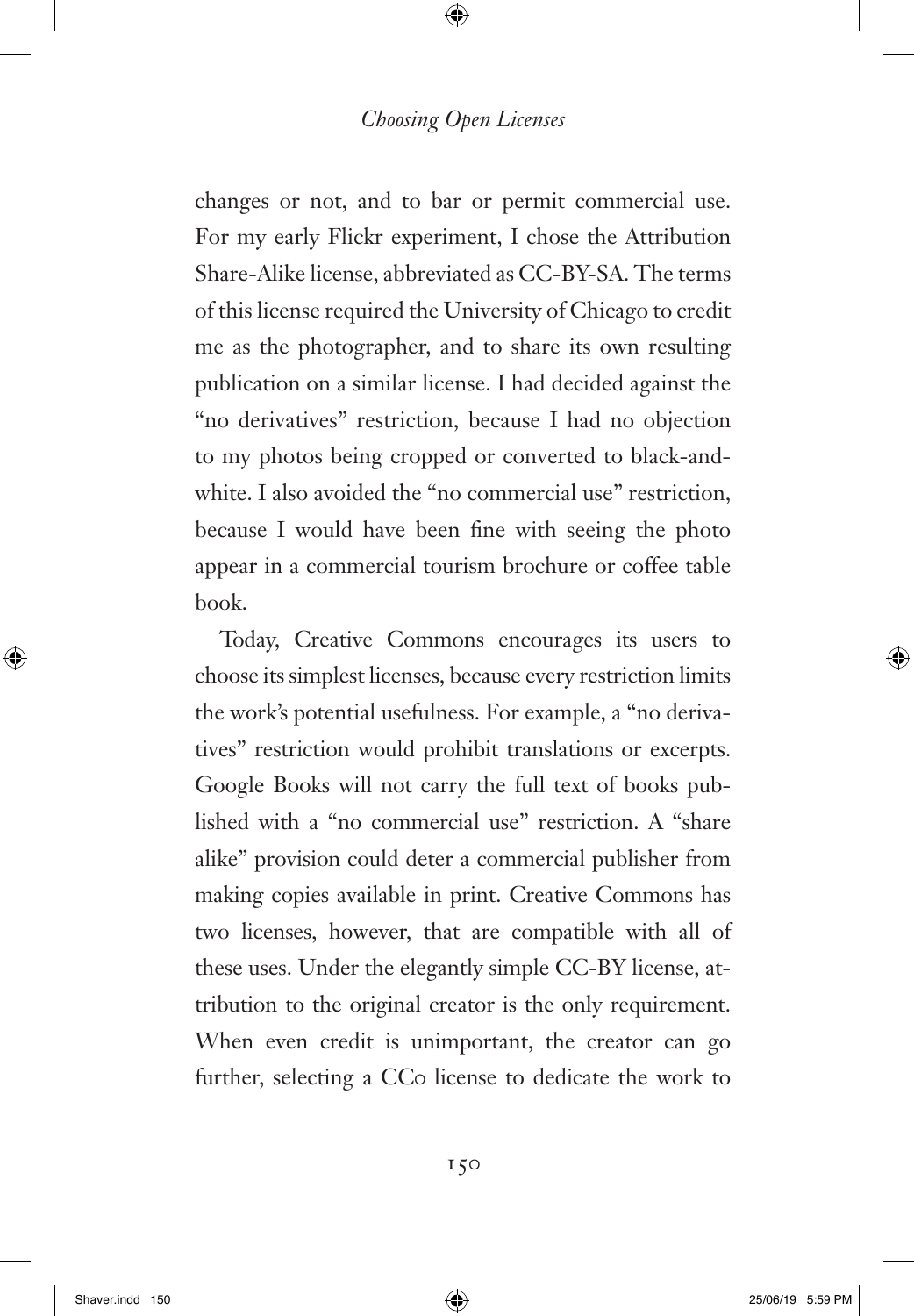the public domain. Those options may not be best in every circumstance. This book, for instance, carries a Creative Commons-Attribution-Noncommercial-ShareAlike (CC-[BY-NC-SA\) license. This authorizes personal copying and](#page--1-0)  charitable translation, while protecting Yale University Press from competition.

# Getting Started

Creative Commons licensing has a vital role to play in tackling book hunger. Open-access books facilitate costless sharing and adaptation to diverse needs, especially through translation. Although open licensing is not right for everyone, I believe that all authors, illustrators, and publishers with a sense of social mission should explore what open licensing could do for their cause.

Open licensing mandates are also becoming increasingly common requirements for funding from governments and foundations. Mandates certainly have power to quickly transform a field, but I would prefer to see this happen through encouragement rather than by force. Funders can incentivize authors and publishers to learn about and experiment with open licensing. Book charities themselves are smart to get ahead of the curve. This is possible even when the charity or author does not have complete control over the copyright. When I have asked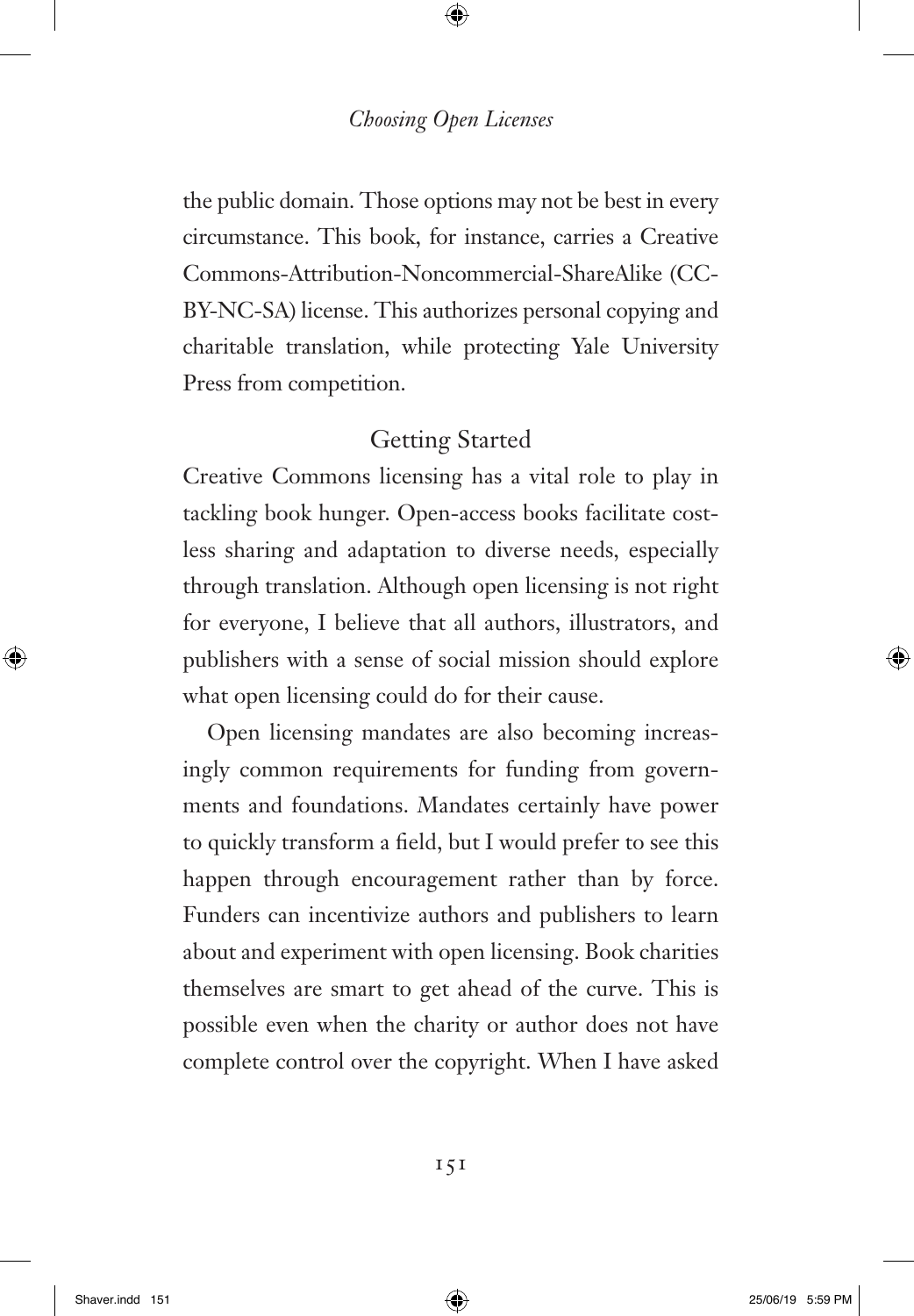my publishers' to agree to Creative Commons licenses on my articles and books, better than nine out of ten have agreed.

Charities experienced with Creative Commons licensing recommend starting out small. Intellectual property lawyer Gautam John first suggested that Pratham Books experiment with Creative Commons licenses in 2008. Pratham Books implemented the suggestion by putting just a few titles on open licenses. "The response to this was phenomenal," Suzanne Singh recounts. "People picked up our books and translated them into new languages. The content got repurposed; teachers were using it in different ways." There was also an impact on print sales. "We were concerned it would cannibalize the sales," John notes, "but the books we had made available online outsold the books we had not three-to-one." "It's not really counterintuitive," John argues, noting that many other content creators have witnessed similar results. "This is free advertising of a kind."

Open licensing requires a counterintuitive leap of faith: that surrendering control will actually help achieve your goals. The best way to overcome doubt is to conduct your own experiment. If you are a publisher, identify half a dozen backlist titles whose sales have slowed, and release half of them on a Creative Commons license. If you